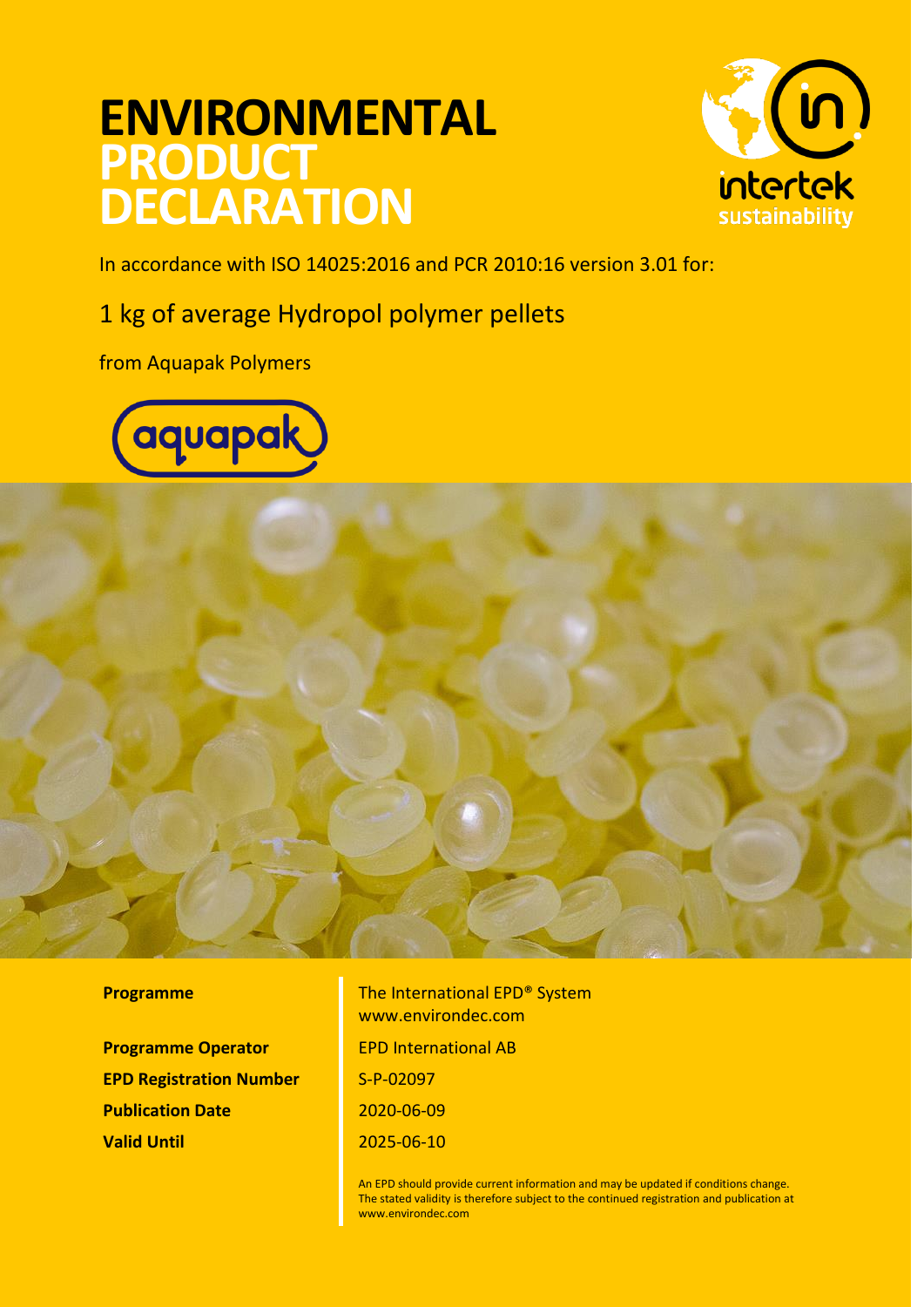

# **PROGRAMME INFORMATION**

### **PROGRAMME OPERATOR**

**The International EPD System** EPD International AB Box 210 60 SE-100 31 Stockholm, Sweden

www.environdec.com info@environdec.com

### **DECLARATION HOLDER**

#### **Aquapak Polymers**

Hollymoor Point Hollymoor Way Rubery Birmingham B31 5HE United Kingdom

Contact Person: Dr John Williams Email: j.williams@aquapakpolymers.com

### **LCA CONSULTANT**

**Intertek Deutschland GmbH** Stangenstraße 1 70771 Leinfelden-Echterdingen Germany



www.intertek.com

**EPD**®

**CONTRACTOR** 

The EPD owner, Aquapak Polymers, has the sole ownership, liability, and responsibility for the EPD.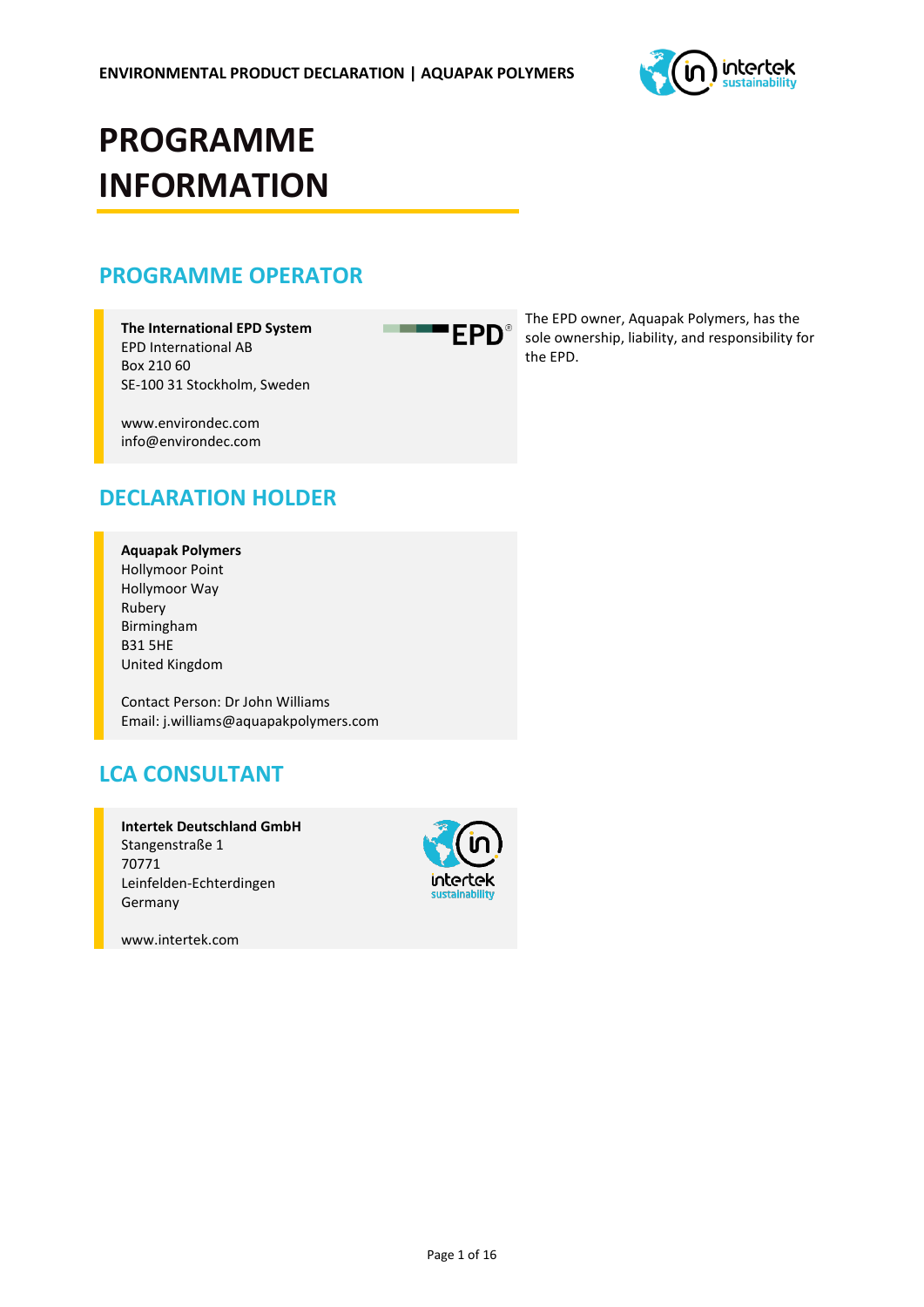

### **PROGRAMME DETAILS**

| PCR 2010:16 version 3.01 was used as the basic PCR.                                                                                                                   |                                                                                                        |  |  |  |  |
|-----------------------------------------------------------------------------------------------------------------------------------------------------------------------|--------------------------------------------------------------------------------------------------------|--|--|--|--|
| Product category rules (PCR):<br>PCR 2010:16 Plastic in Primary Forms, version 3.01, UN CPC code 347:<br>Plastic in Primary Forms.                                    |                                                                                                        |  |  |  |  |
| Technical Committee of the International EPD® System. Chair: Paola<br>PCR review was conducted by:<br>Borla, President: Massimo Marino.<br>Email: info@environdec.com |                                                                                                        |  |  |  |  |
|                                                                                                                                                                       | Independent third-party verification of the declaration and data, according to ISO 14025:2006:         |  |  |  |  |
| $\Box$ EPD process certification (internal)<br>$\boxtimes$ EPD verification (external)                                                                                |                                                                                                        |  |  |  |  |
| Third party verifier: Jane Anderson, ConstructionLCA Ltd                                                                                                              |                                                                                                        |  |  |  |  |
| Jane Anderson                                                                                                                                                         |                                                                                                        |  |  |  |  |
|                                                                                                                                                                       | Accredited argumented by The International EDD®Cystem Technical Committee supported by the Cocretariat |  |  |  |  |

Accredited or approved by: The International EPD®System Technical Committee, supported by the Secretariat Procedure for follow-up of data during EPD validity involves third party verifier:

☐ Yes ☒ No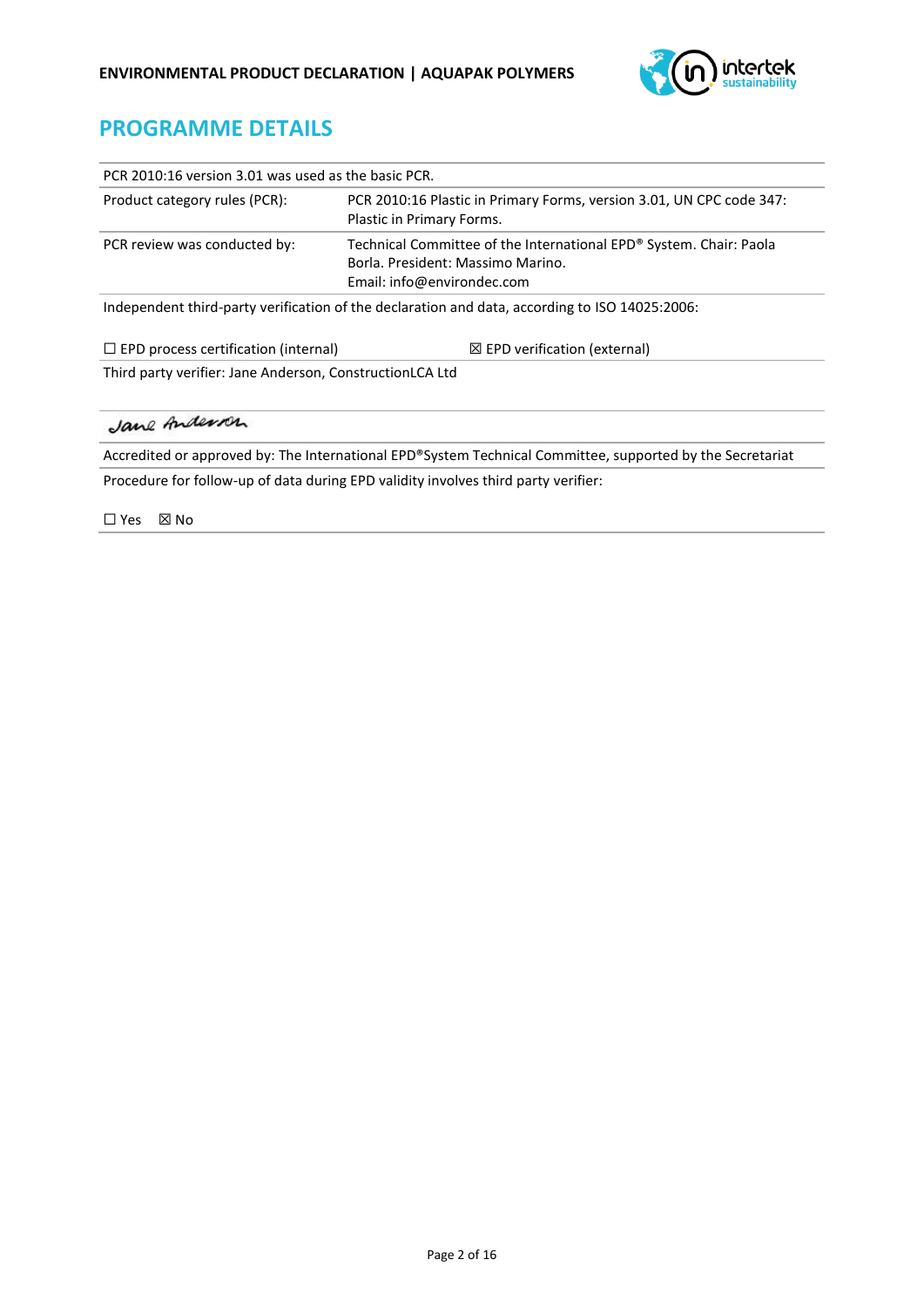

## **GENERAL INFORMATION**

### **COMPANY INFORMATION**

Aquapak Polymers are a manufacturing company who specialise in producing water soluble, marine-safe, nontoxic materials that can be used in a variety of packaging products. Aquapak are the study commissioner and EPD owner. They operate one production site where all Hydropol polymer pellets were manufactured and this site is operated under a quality management system accredited to ISO 9001:2015.

This cradle-to-gate with options environmental product declaration is for 1 kg of Hydropol polymer pellets produced from the locations fully owned and operated by Aquapak Polymers in the United Kingdom, as follows:

Hollymoor Point, Hollymoor Way, Rubery, Birmingham B31 5HE, United Kingdom

Further information regarding Aquapak Polymers be accessed from www.aquapakpolymers.com.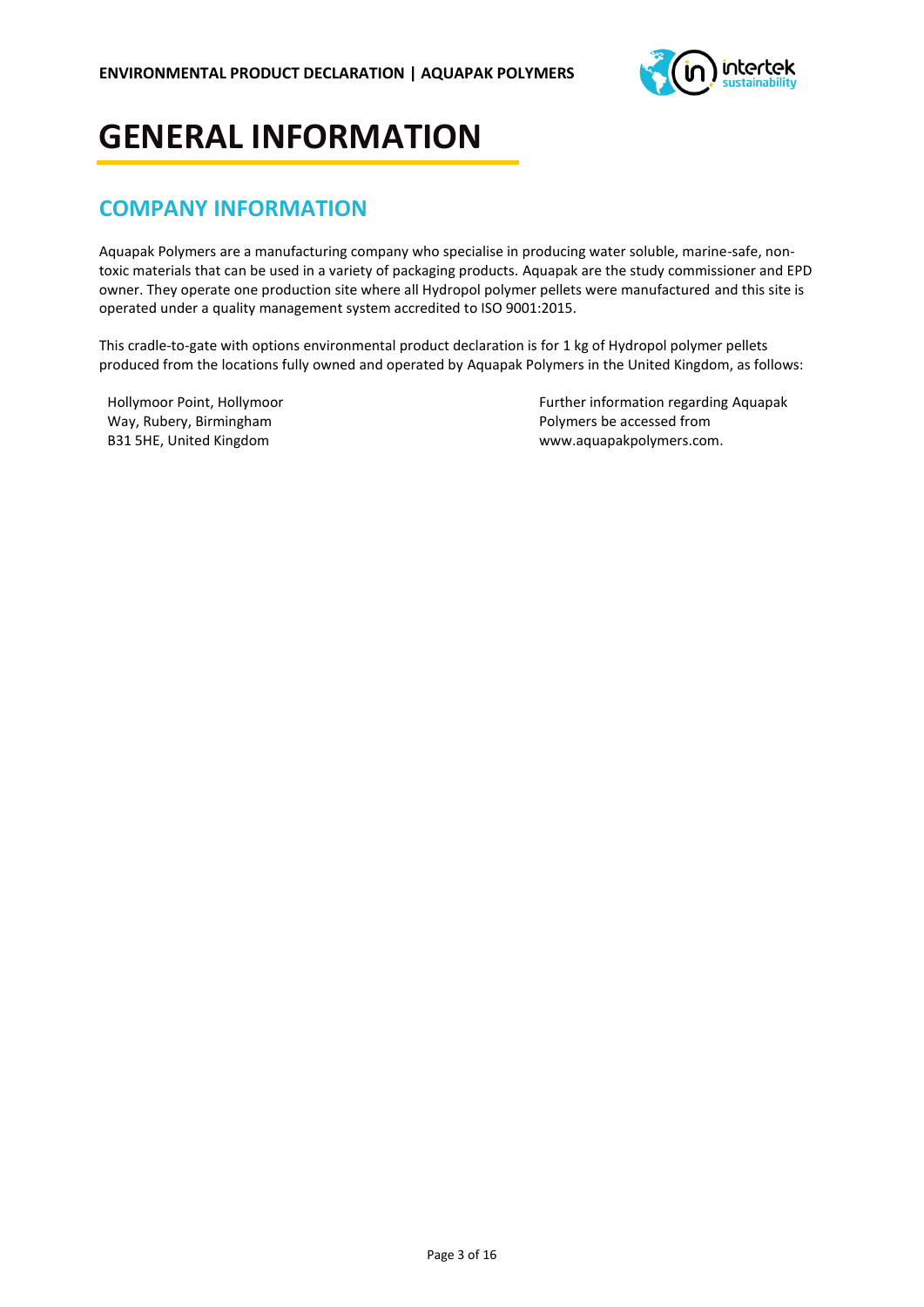



### **PRODUCT INFORMATION**

This EPD provides information concerning Hydropol polymer pellets. Hydropol is a speciality polymer resin based on polyvinyl alcohol (PVOH), which is non-toxic, biodegradable and soluble in water. A number of different formulations of Hydropol are available, depending on the requirements of the customer. The intended application of Hydropol is for further processing into a variety of plastic products, including single-layer plastic film, extrusion coatings, laminations to paper or board and injection mouldings. The expected service lifetimes of Hydropol or products derived from it are unknown.

Hydropol is classified under the following UN CPC group and class/subclass: "347: plastic in primary forms" and "3474/34740: Polyacetals, other polyethers and epoxide resins, in primary forms; polycarbonates, alkyd resins, polyallyl esters and other polyesters, in primary forms". Hydropol's IUPAC name, EN ISO 1043-1:2011 code and CAS number are polyvinyl alcohol, PVOH and 9002-89-5, respectively. Hydropol is not classified according to the GHS scheme.

A key feature of Hydropol is inherent biodegradability and solubility in water. The base polymer of Hydropol, PVOH, is composed of a long carbon chain with hydroxyl (–OH) functional groups that largely determine the degree of hydrolysis, and therefore solubility of the polymer in water. Through careful control of the hydrolysis levels during manufacturing, Aquapak produce a range of Hydropol polymers with different functionalities for use and end-of-life. These Hydropol formations can biodegrade or dissolve in controlled and uncontrolled end-of-life treatment methods such as composting or anaerobic digestion and littering in ocean or soil. Aside from biodegradability and solubility in water, other important properties of Hydropol include high tensile strength, puncture resistance, resistance to oils, electrostatic dissipation and UV-resistance.

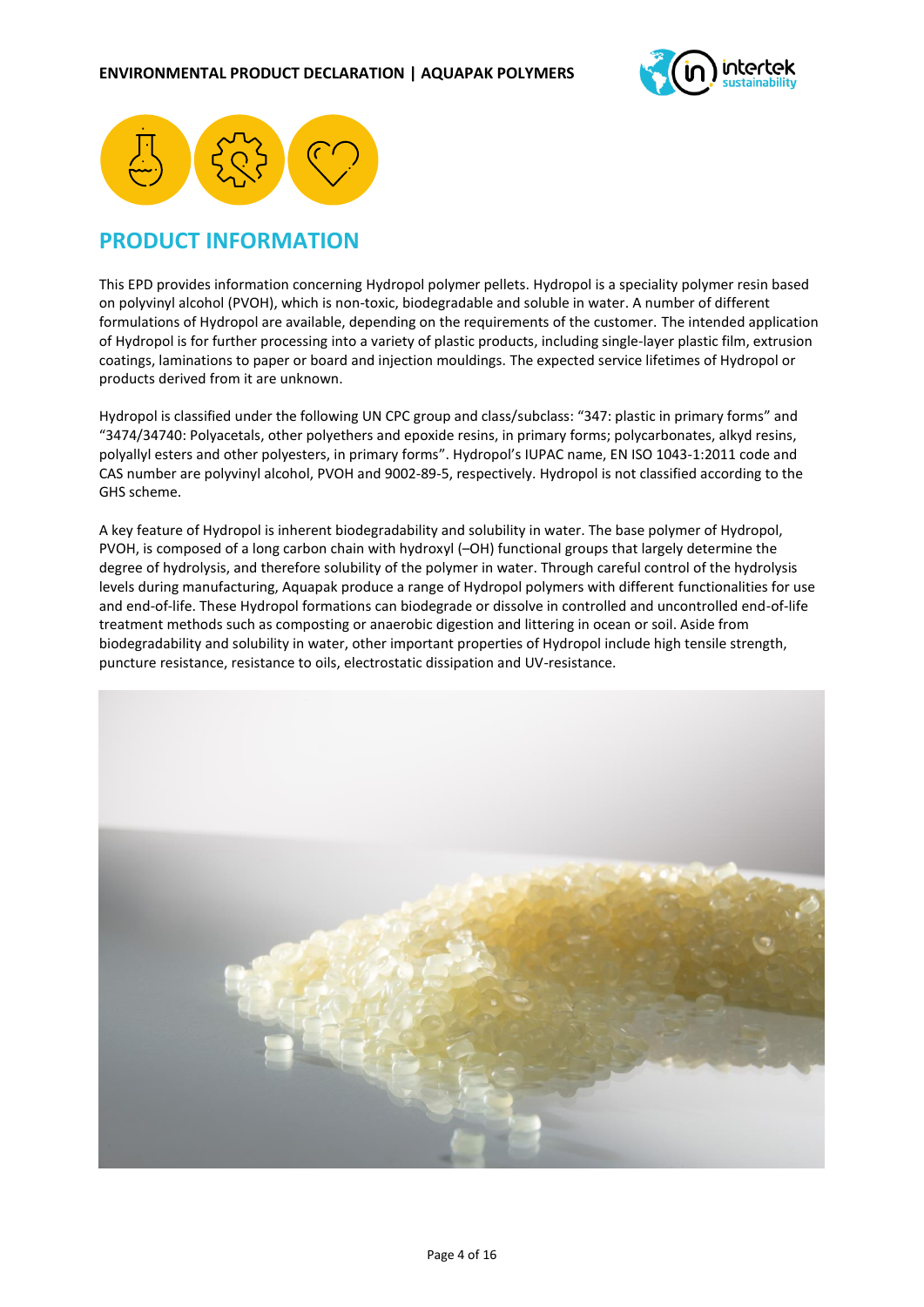

### **TECHNICAL SPECIFICATIONS OF PRODUCT**

The properties of Hydropol formulations depend on the specific composition, however, the basic characteristics of an average Hydropol formulation are described in the table below.

| <b>Technical specification</b>                                                     | <b>Test method</b>                                   | <b>Value and unit</b>                                |
|------------------------------------------------------------------------------------|------------------------------------------------------|------------------------------------------------------|
| Density                                                                            | ISO 1183-2:2004                                      | Bulk Density 745 kg/m3<br>Solid Density 1210 kg/m3   |
| Melt flow rate                                                                     | ISO 1133-1:2011I<br>ISO 1133-2:2011                  | (230°C and 10 kg) 4.3g / 10mins                      |
| Mechanical properties: Tensile                                                     | ISO 527-1-2: 2012                                    | Not applicable as product supplied in<br>pellet form |
| Melting temperature (or glass<br>transition temperature for<br>amorphous polymers) | ISO 11357-1:2016ISO 11357-<br>2:2013ISO 11357-5:2013 | $TG = 46 °C$                                         |
| Deflection temperature under<br>load                                               | ISO 75f:2004                                         | Not applicable as product supplied in<br>pellet form |
| Mechanical properties: impact                                                      | ISO 179: 2010                                        | Not applicable as product supplied in<br>pellet form |
| Vicat softening temperature                                                        | ISO 306:2013                                         | $TG = 46 °C$                                         |
| Thermal conductivity                                                               | ISO 22007-1:2009                                     | Not applicable as product supplied in<br>pellet form |
| Volume resistivity                                                                 | IEC 62631-3-1:2016                                   | Not applicable as product supplied in<br>pellet form |
| Flame behaviour                                                                    | UL 94 (rev.2006)                                     | Not applicable as product supplied in<br>pellet form |

### **CONTENT DECLARATION**

Polyvinyl alcohol is the base polymer for all Hydropol formulations and makes up the bulk (>69%) of the mass of the polymer. There are a number of variants of PVOH that are used to manufacture Hydropol, which are selected to control the hydrolysis levels and therefore the properties of the formulation. The composition of the average product modelled in this project was obtained from the total raw material usages supplied to the Aquapak Birmingham site for Hydropol manufacture over the period of data collection. The product under investigation can therefore be viewed as an average Hydropol formulation. The composition of this average formulation (representing 100% of the product content) is provided in the table below. Note that generic names based on function have been provided for additives as specific names for these chemicals are considered confidential.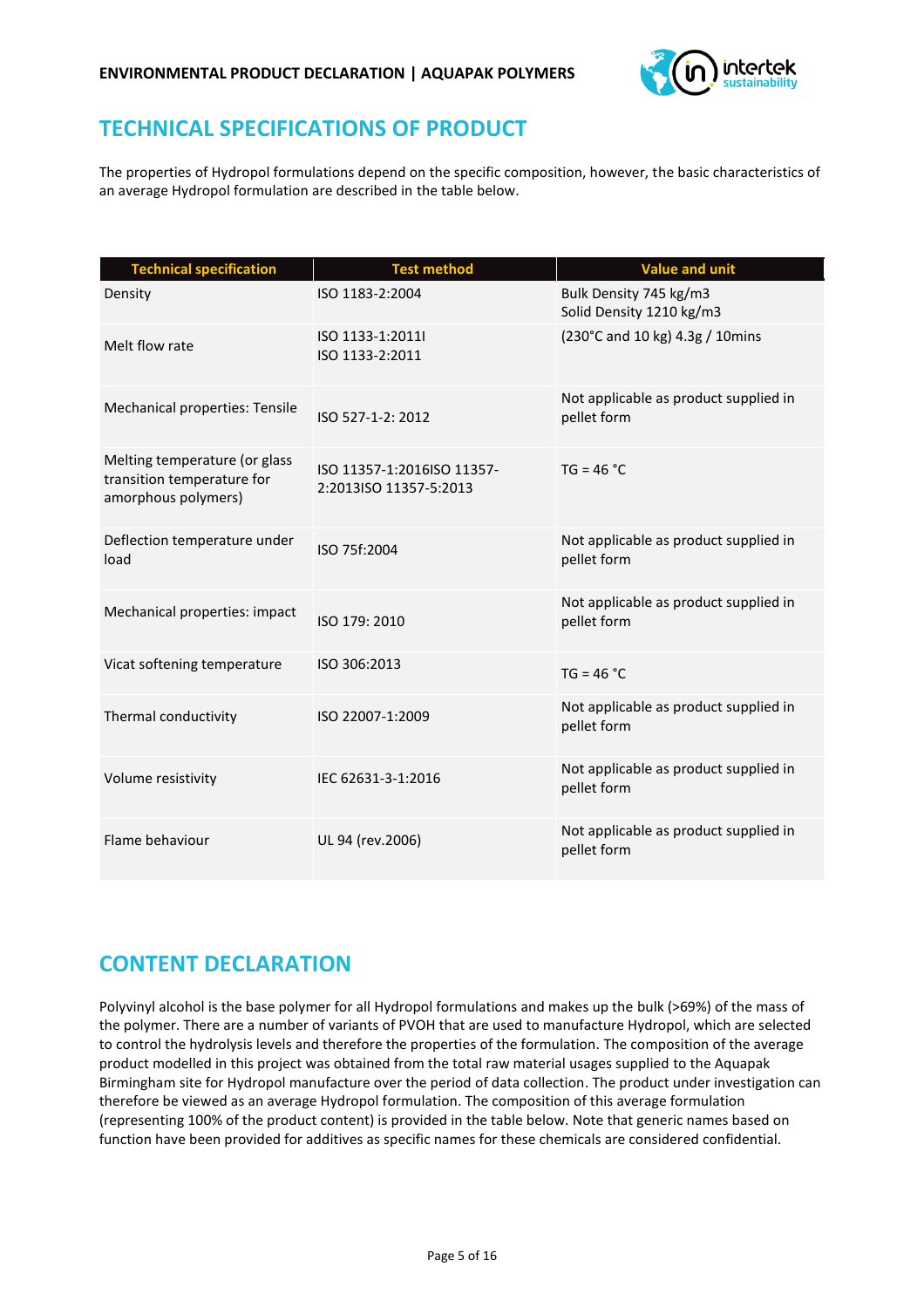

| <b>Material</b>                                                         | <b>CAS number</b> | <b>Typical mass</b><br>(g per kg) |
|-------------------------------------------------------------------------|-------------------|-----------------------------------|
| Modified branched<br>polyol containing at<br>least 3 hydroxyl<br>groups | Confidential      | 110                               |
| Sodium salt of<br>aromatic organic acid                                 | Confidential      | 3.26                              |
| Calcium carbonate                                                       | 471-34-1          | 4.66                              |
| $2,2-$<br>bis(hydroxymethyl)<br>1,3-propanediol                         | Confidential      | 142                               |
| <b>PVOH</b>                                                             | 9002-89-5         | 740                               |

The average Hydropol formulation contains no post-industrial or post-consumer recycled material, contains 0% bio-based material and does not contain any substances hazardous to health or the environment (in particular carcinogenic, mutagenic, toxic to reproduction, allergic, PBT5 or vPvB6 substances). No substances that are listed in the "Candidate List of Substances of very high concern for authorisation" are contained in the average Hydropol formulation.

Hydropol is delivered to Aquapak's customers packaged in either octabins or half-octabins, which contain 1,000 kg or 500 kg of pellets, respectively. Octabins and half-octabins are made of cardboard, with a removable polyethylene lining and are placed on wooden pallets for shipping. Aquapak do not specify recycled content requirements of cardboard or polyethylene with their packaging suppliers and therefore average recycled content for the UK was used in this LCA.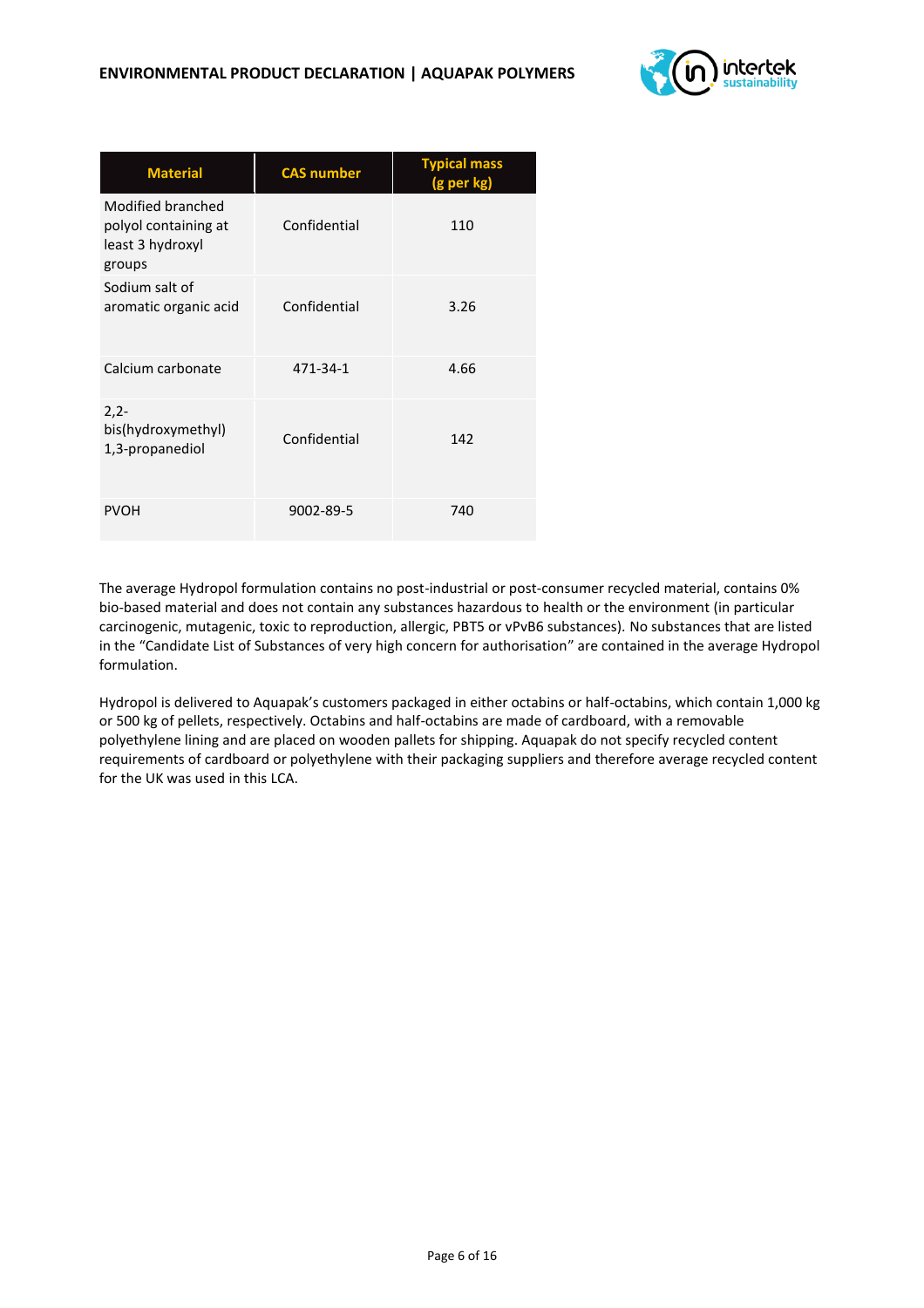

# **LCA INFORMATION**

### **GOAL OF STUDY**

The goal of this study was to generate an environmental profile of Hydropol polymer pellets to better understand the associated lifecycle environmental impacts and to allow a Type III EPD to be generated and made public via the International EPD® System. The following product system was investigated:

• An average formulation of Hydropol polymer pellets produced at Aquapak's production facility in Birmingham, United Kingdom.

### **DECLARED UNIT**

The PCR followed for the EPD (2010:16 version 3.01) prescribes the use of a declared unit rather than a functional unit as all functional and qualitative aspects are not possible to capture in the same unit, due to the variety of possible uses of plastic in its primary form. The declared unit provides a reference to which material flows of the product system are normalised and serves as a basis of comparison and is therefore an important factor. The declared unit for this study follows PCR 2010:16 version 3.01 and was defined as:

### **"1 kg of an average formulation of Hydropol polymer in the form of granules, including its primary packaging (the mass of the packaging is not included in this 1 kg)"**

In this study, the declared unit also severed as a reference flow and their definitions are identical. Note that the 1 kg of Hydropol was defined at the point where the product arrives at the customer gate and any losses before this point were taken into account.

Following PCR 2010:16 version 3.01, reference service life is not applicable for this product category.

### **SYSTEM BOUNDARY**

The system boundary of a product system determines the unit processes to be included in the LCA study and which data as inputs and/or outputs to/from the system can be omitted. In this LCA study and resulting EPD, the system boundary was defined as **cradle-to-gate with options**, which comprised extraction of raw materials, monomer production, polymer production, compounding, packaging production and packing, transportation to customer and end-of-life of packaging used to package pellets. Downstream processing, use and end-of-life of the Hydropol polymer were excluded from the system boundary, as is permitted by PCR 2010:16 version 3.01, due to the variety of options for further processing and applications that Hydropol polymers have. A system diagram for this product system is provided below.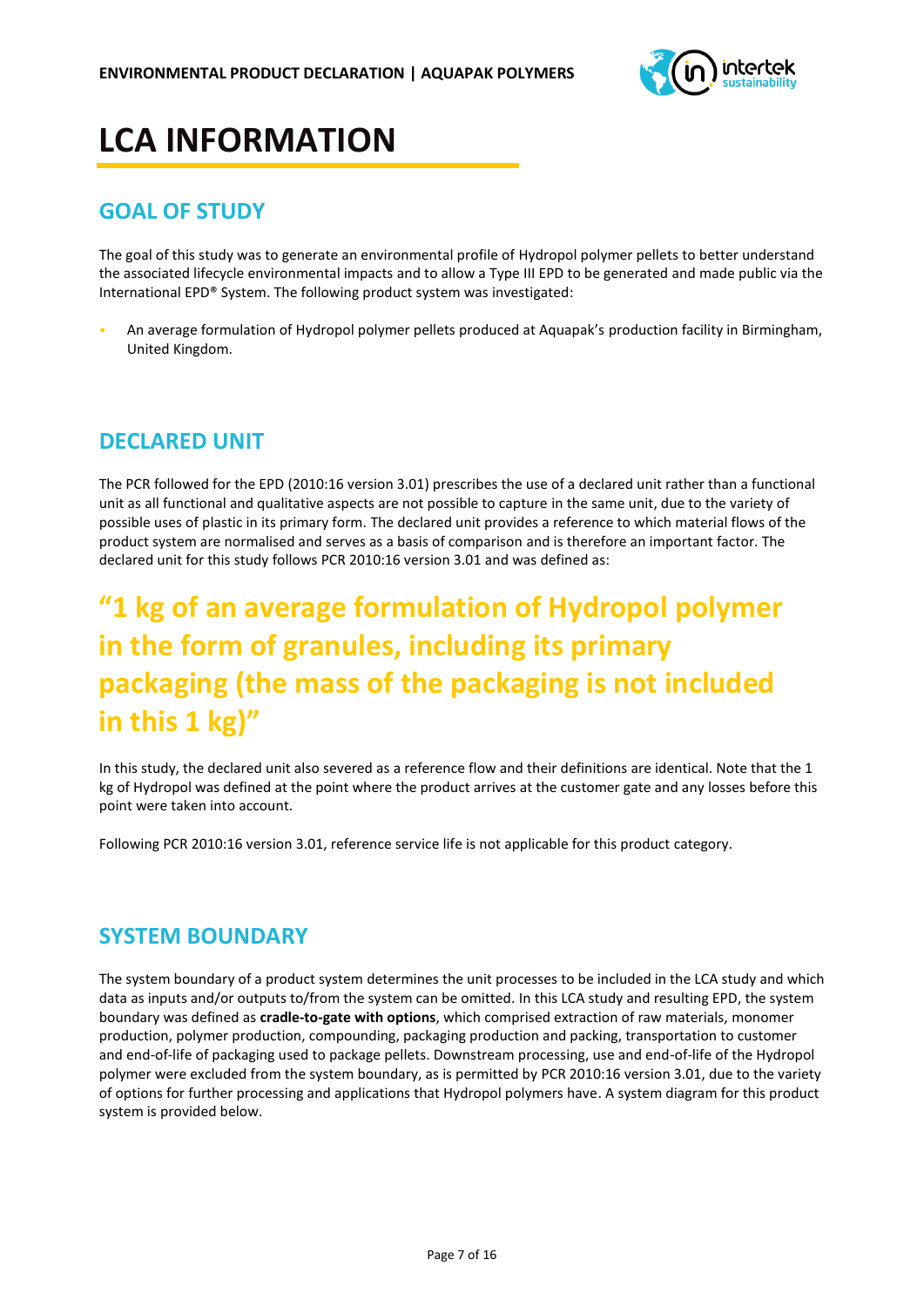

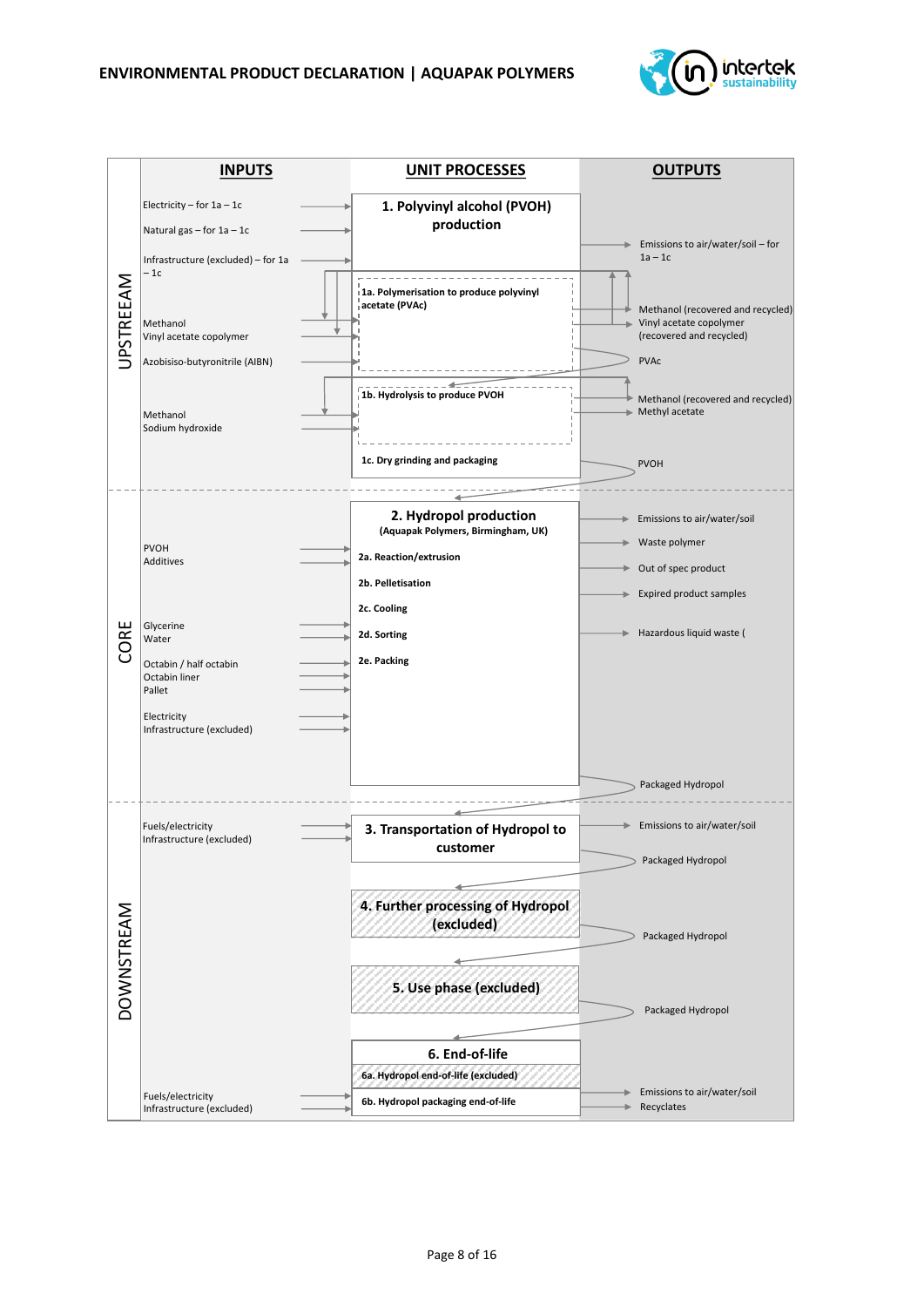

### **EXCLUSIONS**

The follow exclusions from the scope of the study were made:

- Human and animal energy inputs to processes;
- Production and disposal of infrastructure (machines, transport vehicles, roads, etc.) and their maintenance;
- Transport of employees to and from their normal place of work and business travel;
- Environmental impacts associated with support functions (e.g. R&D, marketing, finance, management etc.).
- Packaging of incoming raw materials and ancillary materials (immaterial [calculated to be <1% of lifecycle impact for carbon footprint, which is a good proxy for many other impact categories]);
- Disposal of air filters used to collect glycerine mist condensate at Aquapak's Birmingham site (likely immaterial, filters not changed since start of operation or during period of data collection);
- Further processing of Hydropol (as is permitted by PCR 2010:16 version 3.01, due to the variety of options for further processing that Hydropol polymers have);
- Use phase (as is permitted by PCR 2010:16 version 3.01, due to the variety of options for application that Hydropol polymers have); and
- End-of-life of Hydropol (as is permitted by PCR 2010:16 version 3.01, due to the variety of options for application that Hydropol polymers have).

### **ASSUMPTIONS**

During this LCA a number of assumptions were made, which are documented below for transparency:

- As Aquapak do not specify recycled content requirements with their packaging suppliers, recycled content of Hydropol packaging materials was assumed to be the average recycled content for these materials in the UK;
- Of the glycerine or water added as ancillary materials during Hydropol production, it was assumed all glycerine leaves the site as liquid waste;
- The majority of water added as an ancillary material during Hydropol production leaves the site as liquid waste, however, some is evaporated, and this amount was assumed based on the difference between liquid waste output and glycerine input (accounting for differences in density);
- It was assumed that no glycerine or water added as ancillary materials during Hydropol production forms part of the final formulation;
- Transportation of Hydropol factory waste to materials recovery facility was assumed to be 50 km;
- The mass of pallets for transportation of Hydropol polymer pellets was assumed to be 25 kg<sup>1</sup>;
- Pallets used to transport Hydropol polymer pellets were assumed to be reused by customers;
- The main market for Hydropol polymer pellets is Malaysia and waste treatment was specific to this country: 21% recycling and 79%<sup>2</sup> landfill for both cardboard and plastic Hydropol packaging materials; and
- Transportation of Hydropol packaging waste to materials recovery facility was assumed to be 50 km.

### **DATA SOURCES AND QUALITY**

Quantitative and qualitative data were collected for all processes within the system boundary and these data were used to compile the LCI. Specific data were sought as a preference, however, they could not be collected for

<sup>1</sup> Assumption based on<https://www.epal-pallets.org/eu-en/load-carriers/epal-euro-pallet>

<sup>2</sup> Assumption based on https://unstats.un.org/unsd/envstats/country\_files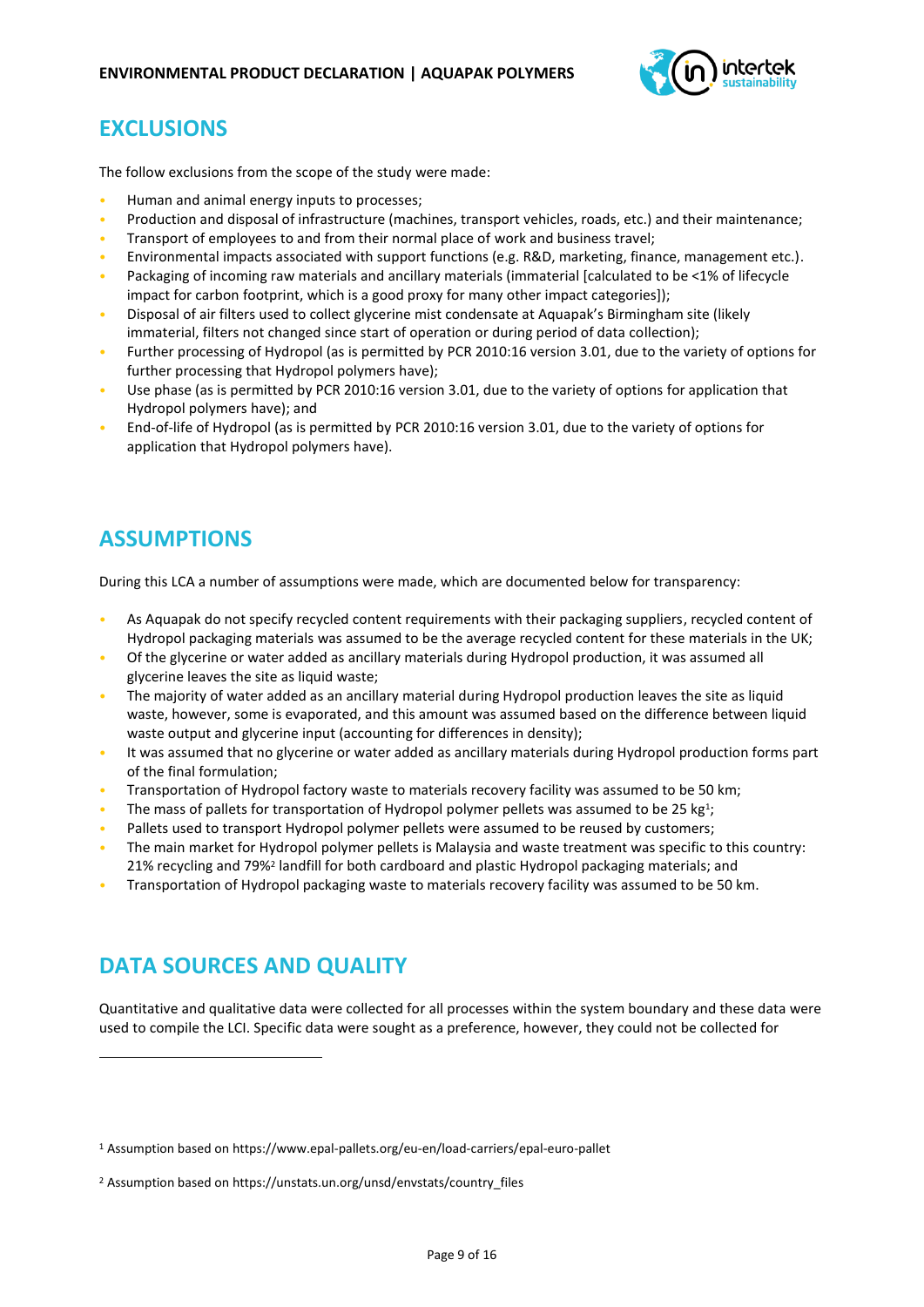### **ENVIRONMENTAL PRODUCT DECLARATION | AQUAPAK POLYMERS**



upstream and downstream lifecycle stages. Specific data for all core processes were collected from Aquapak from their site in Birmingham using data collection sheets via an iterative process and represent a time period of six months from 2019.06.01 to 2019.12.01. Data for an entire reference year could not be used because during the early part of 2019 Hydropol production was being scaled-up, and therefore was not representative of current commercial Hydropol manufacturing. Selected generic data were collected for the majority of upstream and downstream lifecycle stages from the LCI database ecoinvent v3.4 (cut-off) and literature sources (e.g. PVOH production from Guo [2012]). In some cases, for minor processes, proxy data had to be used where better data could not be sourced.

The LCA software SimaPro (version 8.5) was used to build a model for the product systems under investigation using specific and generic inventory data. In addition, SimaPro was used to apply characterisation models and factors from the impact assessment methods to generate results.

The table below provides details on the parameters for describing environmental impacts that were considered in this study, including the life cycle impact assessment (LCIA) method used. Characterisation models and factors from these LCIA methods were used unaltered and as provided in this LCA. In addition, environmental information describing resource use, waste and other output flows were also derived from LCI data and are presented in this EPD alongside parameters for describing environmental impacts.

| <b>Impact category</b>                                                                                                           | <b>Explanation</b>                                                                                                                                                                                                                                                                                                                                                                                                                                                                                                                                                                                                                                                                                                                                                                                                                                                                                      | <b>Parameter and unit</b>                                                  | <b>LCIA</b> method             |
|----------------------------------------------------------------------------------------------------------------------------------|---------------------------------------------------------------------------------------------------------------------------------------------------------------------------------------------------------------------------------------------------------------------------------------------------------------------------------------------------------------------------------------------------------------------------------------------------------------------------------------------------------------------------------------------------------------------------------------------------------------------------------------------------------------------------------------------------------------------------------------------------------------------------------------------------------------------------------------------------------------------------------------------------------|----------------------------------------------------------------------------|--------------------------------|
| Global warming<br>[presented<br>separately as a)<br>fossil, b) biogenic,<br>c) land use and land<br>transformation, d)<br>total] | Global warming is a long-term rise in the<br>average temperature. Climate change is<br>a change in global or regional climate<br>patterns, a change apparent from the<br>mid- to late-20th century onwards and<br>attributed largely to the increased levels<br>of atmospheric carbon dioxide produced<br>using fossil fuels.<br>"Fossil" refers to greenhouse gas<br>a)<br>emissions associated with carbon<br>derived from a fossil source (e.g.<br>crude oil)<br>"Biogenic" refers to greenhouse gas<br>b)<br>emissions associated with carbon<br>derived from a biogenic source (e.g.<br>wood)<br>c) "Land use and land transformation"<br>refers to greenhouse gas emissions<br>associated with a (positive or<br>negative) change in carbon stock<br>during to the occupation of<br>transformation of land (e.g.<br>transformation from forest to arable<br>land)<br>d) "Total" is the sum of a-c | Global warming potential<br>(GWP), kg CO <sub>2</sub> equiv., 100<br>years | CML-IA baseline<br>v4.1 / EU25 |
| Acidification                                                                                                                    | Acidification potential refers to<br>processes that can increase the hydrogen<br>ion concentration ([H+]) in aquatic and<br>soil systems, such as atmospheric<br>deposition of sulphur, nitrogen and<br>phosphorous compounds. Any change<br>from the natural pH can have                                                                                                                                                                                                                                                                                                                                                                                                                                                                                                                                                                                                                               | Acidification potential (AP),<br>kg SO <sub>2</sub> equiv.                 | CML-IA baseline<br>v4.1 / EU25 |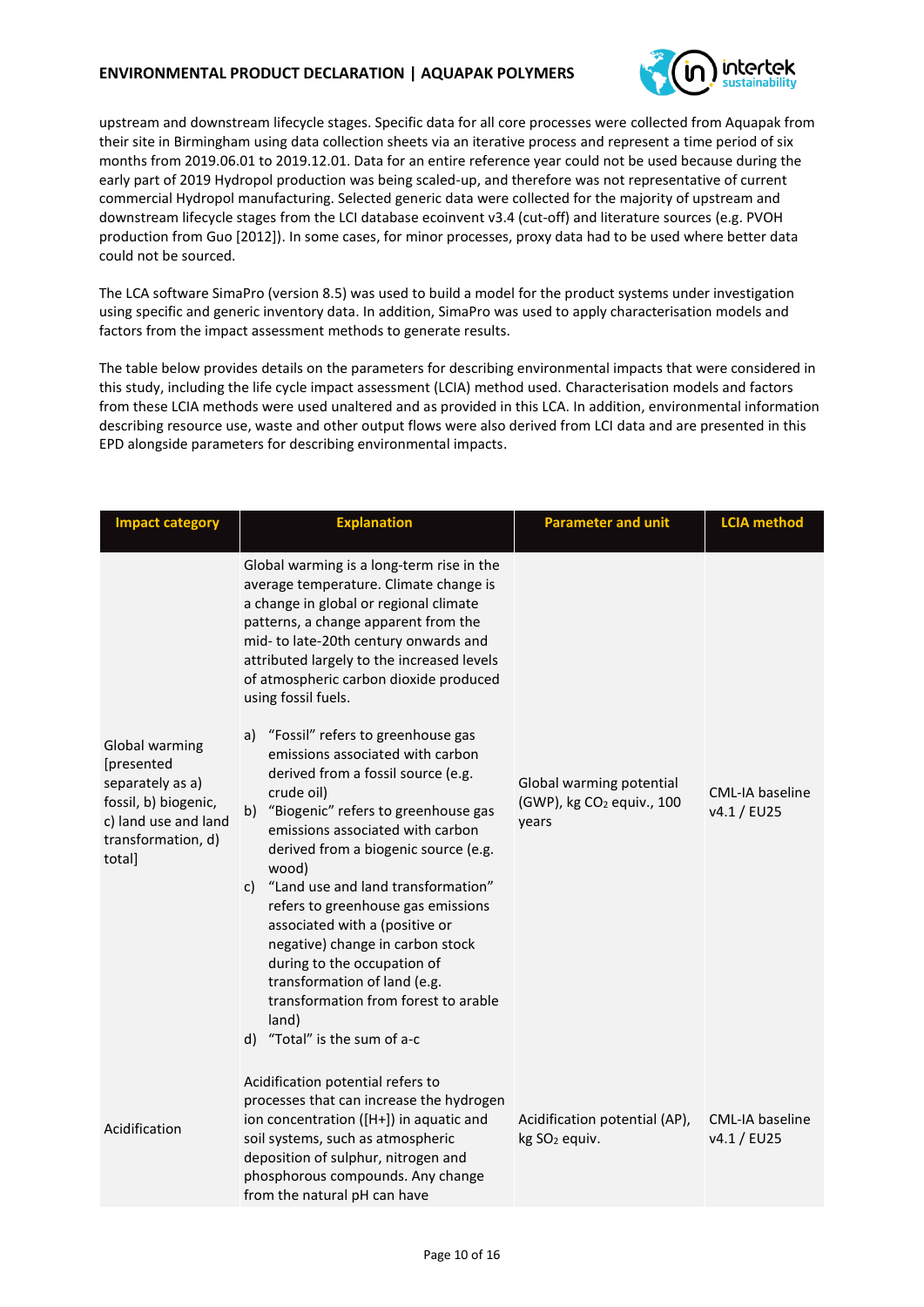

| <b>Impact category</b>                          | <b>Explanation</b>                                                                                                                                                                                                                                                                                                                                                                                                                                                                                                                                                                                                                                                                                                                                                                                                                                                                                                                                              | <b>Parameter and unit</b>                                                                  | <b>LCIA</b> method                    |
|-------------------------------------------------|-----------------------------------------------------------------------------------------------------------------------------------------------------------------------------------------------------------------------------------------------------------------------------------------------------------------------------------------------------------------------------------------------------------------------------------------------------------------------------------------------------------------------------------------------------------------------------------------------------------------------------------------------------------------------------------------------------------------------------------------------------------------------------------------------------------------------------------------------------------------------------------------------------------------------------------------------------------------|--------------------------------------------------------------------------------------------|---------------------------------------|
|                                                 | detrimental effects on plant and aquatic<br>life.                                                                                                                                                                                                                                                                                                                                                                                                                                                                                                                                                                                                                                                                                                                                                                                                                                                                                                               |                                                                                            |                                       |
| Eutrophication                                  | Eutrophication is an excessive richness of<br>nutrients in a lake or other body of<br>water, which causes a dense growth of<br>plant life and results in oxygen depletion.<br>This nutrient pollution is typically<br>generated in aquatic environments from<br>phosphorous or nitrogen compounds<br>through discharges from sewage<br>treatment works or pulp and paper mills<br>and storm water run-off of fertilisers or<br>manure.                                                                                                                                                                                                                                                                                                                                                                                                                                                                                                                          | Eutrophication potential<br>(EP), kg (PO <sub>4</sub> ) <sup>3-</sup> equiv.               | CML-IA baseline<br>v4.1 / EU25        |
| Formation of<br>tropospheric ozone              | Ozone formation (or photochemical<br>oxidant formation, or smog) is a product<br>of reactions that take place between<br>NOx and volatile organic compounds<br>(VOCs) in the presence of UV radiation.<br>Low-level O <sub>3</sub> is a key photochemical<br>oxidant of concern as it is toxic to<br>humans.<br>Ozone formation is a measure of the<br>adverse effects from the formation of<br>low-level ozone and other photo-<br>oxidants. Models are used to calculate<br>photochemical oxidation, and they are<br>based on the mass of each released<br>substance and the photochemical ozone<br>creation potential (POCP) of the<br>substance. This is a measure of how<br>likely it is that the substance will<br>contribute towards smog formation and<br>are calculated from the change in ozone<br>concentration in a set volume of air with<br>the introduction of the emission of a<br>substance relative to the change in<br>emission of ethylene. | Formation potential of<br>tropospheric ozone (POCP),<br>kg NMVOC equiv.                    | ReCiPe 2008                           |
| Depletion of abiotic<br>resources -<br>elements | This impact category indicator is related<br>to the extraction of virgin abiotic<br>material e.g. extraction of aggregates,<br>metal ores, minerals, earth etc. The<br>extraction of such substances can mean<br>that the natural carrying capacity of the<br>earth is exceeded and make them<br>unavailable for use by future<br>generations. The category addresses the<br>scarcity of the element.                                                                                                                                                                                                                                                                                                                                                                                                                                                                                                                                                           | Abiotic depletion potential<br>for non-fossil resources<br>(ADP-elements), kg Sb<br>equiv. | <b>CML-IA baseline</b><br>v4.1 / EU25 |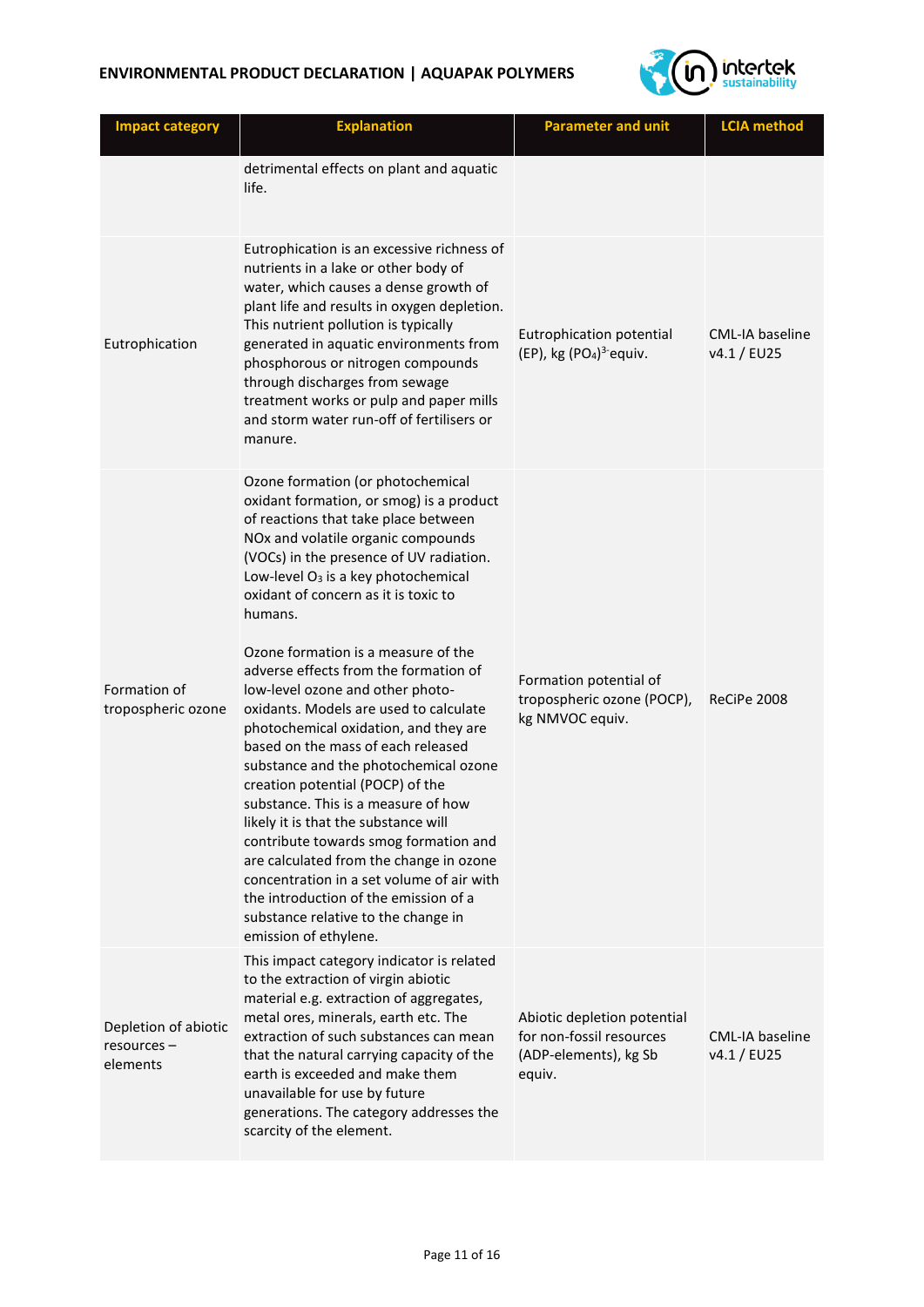### **ENVIRONMENTAL PRODUCT DECLARATION | AQUAPAK POLYMERS**



| <b>Impact category</b>                              | <b>Explanation</b>                                                                                                                                                                                                                                                                                                                                                                                                                  | <b>Parameter and unit</b>                                                                              | <b>LCIA</b> method             |
|-----------------------------------------------------|-------------------------------------------------------------------------------------------------------------------------------------------------------------------------------------------------------------------------------------------------------------------------------------------------------------------------------------------------------------------------------------------------------------------------------------|--------------------------------------------------------------------------------------------------------|--------------------------------|
| Depletion of abiotic<br>resources - Fossil<br>fuels | This impact category indicator is related<br>to the use of fossil fuels. Fossil fuels<br>provide a valuable source of energy and<br>feedstock for materials such as plastics.<br>Although there are alternatives, these<br>are only able to replace a small<br>proportion of our current use. Fossil fuels<br>are a finite resource and their continued<br>consumption will make them unavailable<br>for use by future generations. | Abiotic depletion potential<br>for fossil resources (ADP-<br>fossil fuels), MJ, net calorific<br>value | CML-IA baseline<br>v4.1 / EU25 |
| Water scarcity                                      | The impact category indicator is related<br>to the extraction of water resources that<br>are not returned subsequently to the<br>same catchment area.                                                                                                                                                                                                                                                                               | Water scarcity potential<br>(WSP), $m^3$ equiv.                                                        | Boulay et al.<br>2017          |

### **ALLOCATION**

For cases where there is more than one product in the system being studied, PCR 2010:16 version 3.01 prescribes the following procedure for the allocation of material and energy flows and environmental emissions.

- In the first instance, allocation should be avoided, by process sub-division.
- Where these methods are not applicable, the ISO 14040/44 requires that allocation reflects the physical relationships of the different products or functions. Allocation based on physical relationships such as mass or energy is a practical interpretation of this and is an approach often used in LCA.
- For some processes, allocation based on mass is not considered appropriate and, in these cases, economic allocation is used.

In this study, allocation procedures for multi-product processes followed the ISO approach above. In terms of generic data, the main database used, ecoinvent v3.4 (cut-off), defaults to an economic allocation for most processes. However, in some cases a mass-based allocation is used, where there is a direct physical relationship. The allocation approach of specific ecoinvent modules is documented on their website and method reports (see [www.ecoinvent.org\)](http://www.ecoinvent.org/).

In this study a "cut-off" method (aka recycled content or 100:0 approach) was applied to all cases of end-of-life allocation, including in the case of generic data, where the ecoinvent v3.4 with a cut-off by classification end-of-life allocation method was used. In this approach, environmental burdens and benefits of recycled / reused materials are given to the product system consuming them, rather than the system providing them and are quantified based on recycling content of the material under investigation. This is a common approach in LCA for materials where there is a loss in inherent properties during recycling, the supply of recycled material exceeds demand and recycled content of the product is independent of whether it is recycled downstream. It is in compliance with the ISO standards on LCA and is prescribed in PCR 2010:16 version 3.01.

### **CUT-OFF CRITERIA**

In the process of building an LCI it is typical to exclude items considered to have a negligible contribution to results. In order to do this in a consistent and robust manner there must be confidence that the exclusion is fair and reasonable. To this end, cut-off criteria were defined in this study, which allow items to be neglected if they meet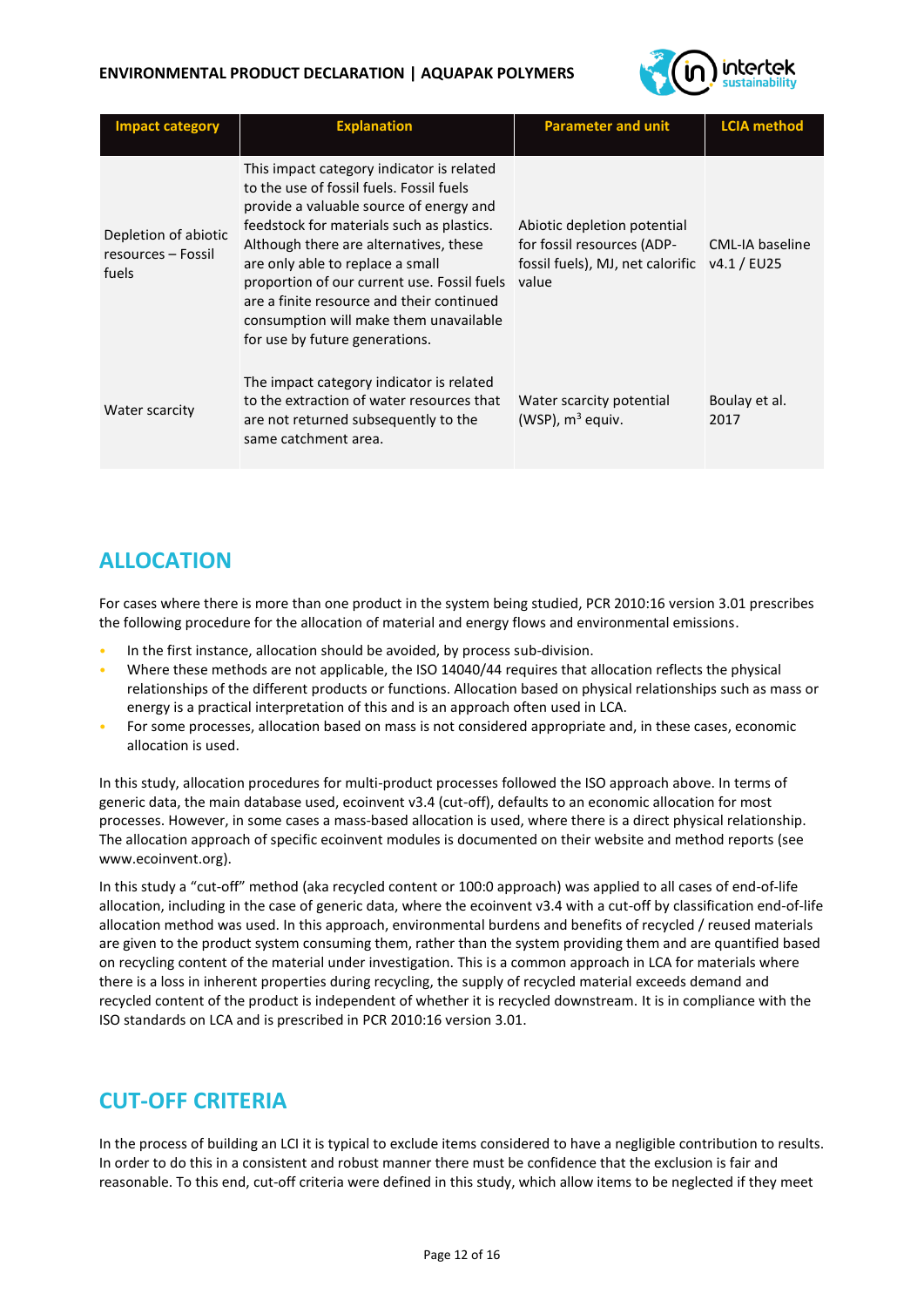

the criteria. In accordance with PCR 2010:16 version 3.01, exclusions could be made if they were expected to be within the below criteria:

• Environmental significance: if a flow is anticipated to be less than 1% of the declared environmental impact categories it may be excluded.

### **COMPARABILITY**

Note that EPDs within the same product category but from different programmes may not be comparable. In addition, EPDs of plastic products may not be comparable if they do not comply with PCR 2010:16 version 3.01, even if they comply with earlier versions of PCR 2010:16.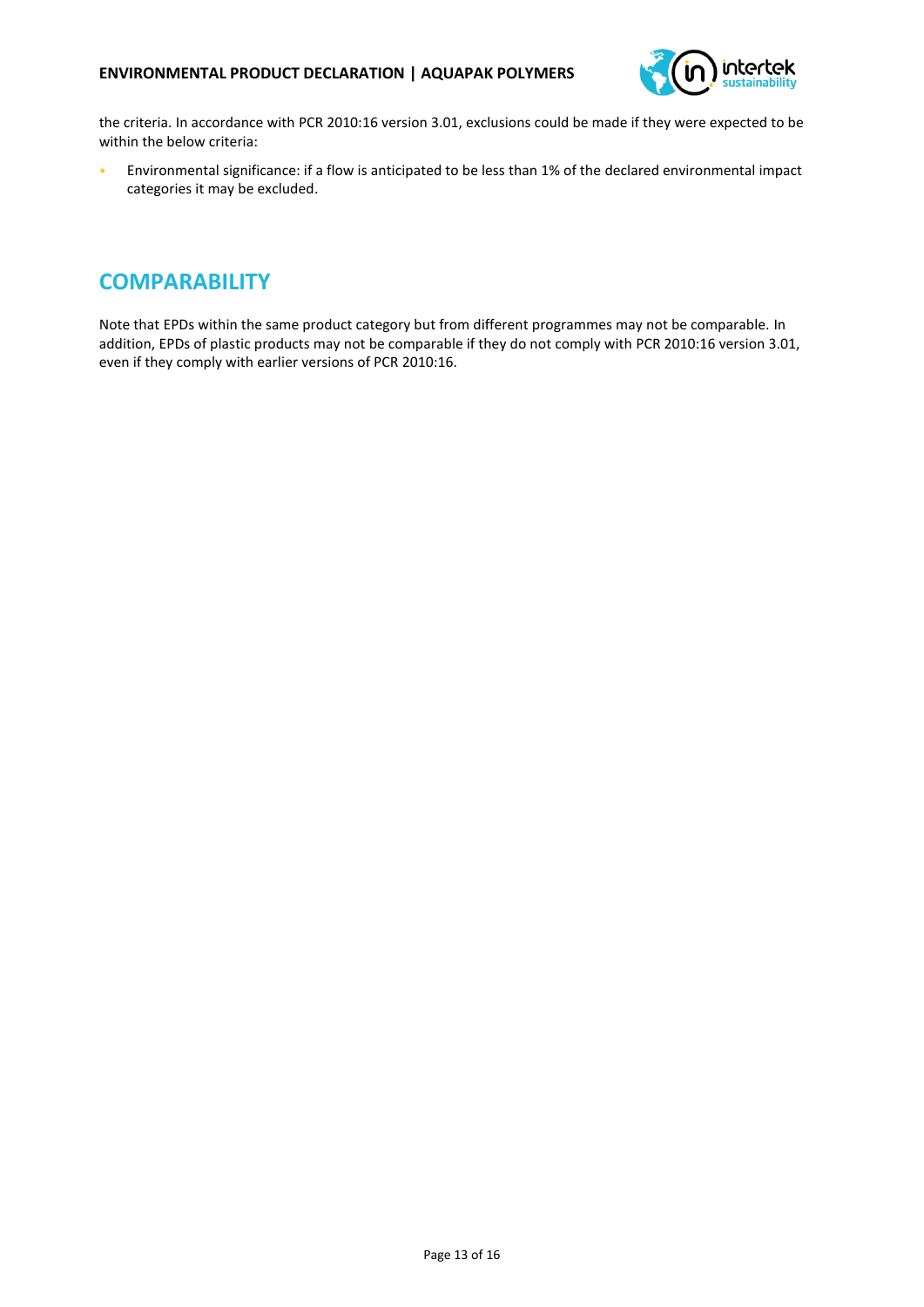

# **ENVIRONMENTAL PERFORMANCE**

The environmental performance of the assessed product is declared and reported using the parameters as specified in PCR 2010:16 version 3.01. These LCIA results and other environmental results are presented in the table below per declared unit to three significant figures, and broken down into upstream, core and downstream lifecycle stages.

| <b>Parameter</b>                                                            | Unit                                           | <b>Upstream</b> | Core        | <b>Downstream</b> | <b>Total</b> |
|-----------------------------------------------------------------------------|------------------------------------------------|-----------------|-------------|-------------------|--------------|
| Parameters describing environmental impacts                                 |                                                |                 |             |                   |              |
| Global warming potential<br>(GWP) - fossil                                  | kg CO <sub>2</sub> equiv.                      | 8.12            | 3.34        | 0.100             | 11.6         |
| Global warming potential<br>(GWP) - biogenic                                | kg CO <sub>2</sub> equiv.                      | 8.60E-03        | 1.20E-03    | 1.50E-02          | 2.48E-02     |
| Global warming potential<br>(GWP) - land use and land<br>transformation     | kg CO <sub>2</sub> equiv.                      | 0.243           | 1.93E-04    | 2.78E-06          | 0.244        |
| Global warming potential<br>(GWP) - total                                   | kg CO <sub>2</sub> equiv.                      | 8.37            | 3.34        | 0.115             | 11.8         |
| Acidification potential (AP)                                                | kg SO <sub>2</sub> equiv.                      | 3.21E-02        | 8.12E-03    | 2.19E-03          | 4.24E-02     |
| Eutrophication potential<br>(EP)                                            | kg (PO <sub>4</sub> ) <sub>3</sub> -<br>equiv. | 5.46E-03        | 1.51E-03    | 2.00E-04          | 7.17E-03     |
| Formation potential of<br>tropospheric ozone (POCP)                         | kg NMVOC<br>equiv.                             | 3.02E-02        | 4.45E-03    | 1.61E-03          | 3.62E-02     |
| Abiotic depletion potential<br>- elements (ADPE)                            | kg Sb equiv.                                   | 2.76E-06        | 2.47E-08    | 2.12E-10          | 2.79E-06     |
| Abiotic depletion potential<br>- fossil (ADPF)                              | MJ, net<br>calorific                           | 222             | 21.7        | 1.45              | 245          |
| Water scarcity potential<br>(WSP)                                           | $m3$ equiv.                                    | 7.23            | 0.158       | 5.50E-03          | 7.40         |
| <b>Parameters describing use of resources</b>                               |                                                |                 |             |                   |              |
| Use of renewable primary<br>energy resources - use as<br>energy carrier     | MJ, net<br>calorific value                     | 12.5            | 3.05        | 0                 | 15.5         |
| Use of renewable primary<br>energy resources - use as<br>raw materials      | MJ, net<br>calorific value                     | 0.215           | $\mathbf 0$ | $\mathbf 0$       | 0.215        |
| Use of renewable primary<br>energy resources - total                        | MJ, net<br>calorific value                     | 12.7            | 3.05        | $\mathbf 0$       | 15.8         |
| Use of non-renewable<br>primary energy resources<br>- use as energy carrier | MJ, net<br>calorific value                     | 212             | 25.3        | 1.54              | 239          |
| Use of non-renewable<br>primary energy resources<br>- use as raw materials  | MJ, net<br>calorific value                     | 40.4            | $\mathbf 0$ | $\mathbf 0$       | 40.4         |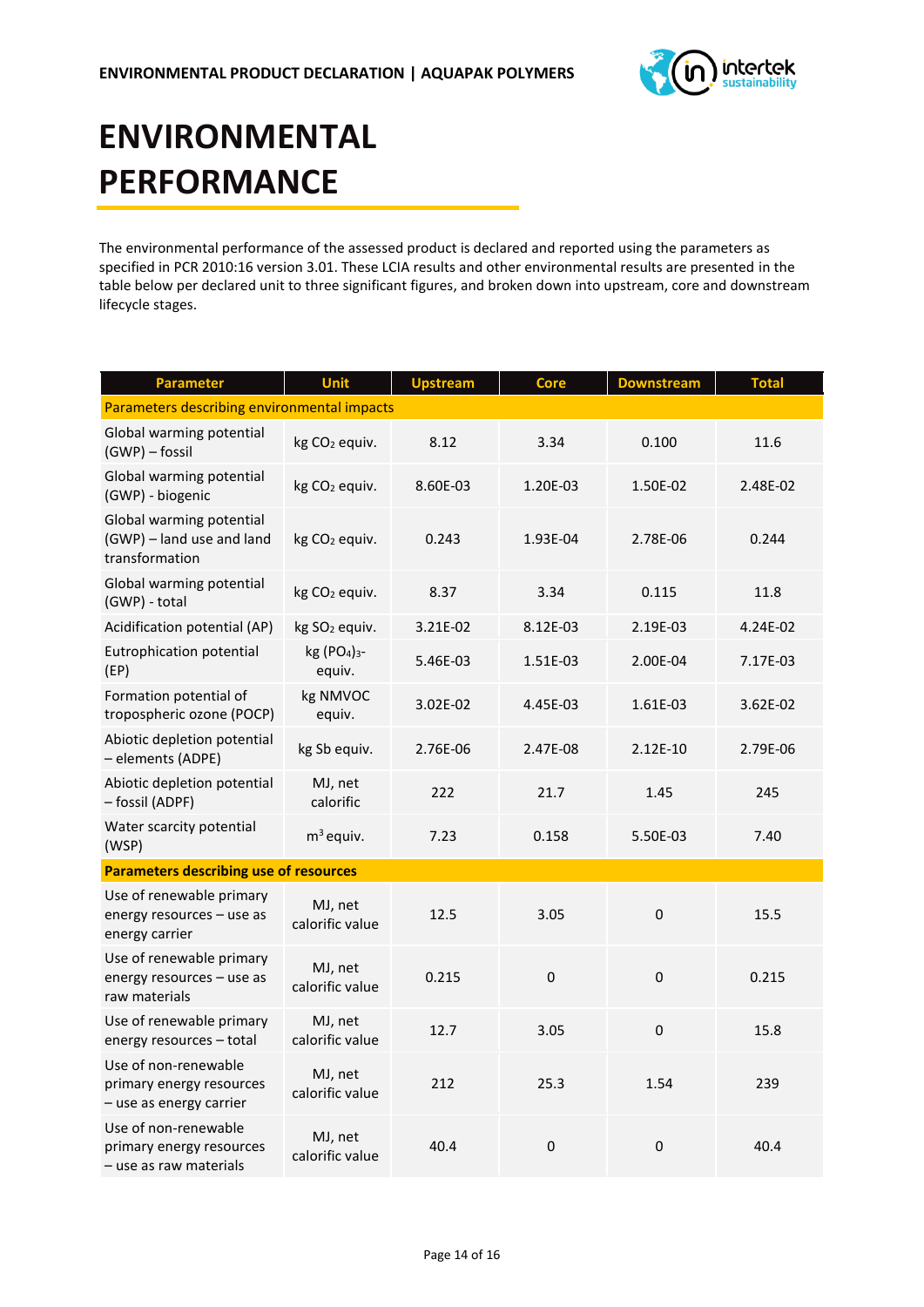### **ENVIRONMENTAL PRODUCT DECLARATION | AQUAPAK POLYMERS**



| <b>Parameter</b>                                               | Unit                       | <b>Upstream</b> | <b>Core</b> | <b>Downstream</b> | <b>Total</b> |  |
|----------------------------------------------------------------|----------------------------|-----------------|-------------|-------------------|--------------|--|
| Use of non-renewable<br>primary energy resources<br>- total    | MJ, net<br>calorific value | 253             | 25.3        | 1.54              | 280          |  |
| Use of secondary material                                      | kg                         | $\mathbf 0$     | $\mathbf 0$ | $\mathbf 0$       | $\mathbf 0$  |  |
| Use of renewable<br>secondary fuels                            | MJ, net<br>calorific value | $\mathbf 0$     | $\Omega$    | $\Omega$          | $\Omega$     |  |
| Use of non-renewable<br>secondary fuels                        | MJ, net<br>calorific value | $\mathbf 0$     | $\Omega$    | $\Omega$          | $\Omega$     |  |
| Net use of fresh water                                         | m <sup>3</sup>             | 0.188           | 3.80E-03    | 1.47E-04          | 0.192        |  |
| Agricultural land use for<br>renewable materials<br>production | m <sup>2</sup>             | 1.00            | 0.362       | 9.17E-05          | 1.36         |  |
| <b>Parameters describing waste production</b>                  |                            |                 |             |                   |              |  |
| Hazardous waste disposed                                       | kg                         | 6.35E-04        | 9.46E-05    | 1.07E-05          | 7.40E-04     |  |
| Non-hazardous waste<br>disposed                                | kg                         | 0.171           | 7.20E-02    | 8.08E-05          | 0.243        |  |
| Radioactive waste<br>disposed                                  | kg                         | 4.80E-04        | 8.24E-05    | 1.04E-05          | 5.73E-04     |  |
| <b>Parameters describing outputs flows</b>                     |                            |                 |             |                   |              |  |
| Components for reuse                                           | kg                         | $\Omega$        | $\Omega$    | $\Omega$          | $\Omega$     |  |
| Material for recycling                                         | kg                         | $\mathbf 0$     | $\mathbf 0$ | $\Omega$          | $\mathbf 0$  |  |
| Materials for energy<br>recovery                               | kg                         | $\mathbf 0$     | $\mathsf 0$ | $\Omega$          | $\Omega$     |  |
| Export energy, electricity                                     | MJ                         | $\mathbf 0$     | $\mathbf 0$ | $\mathbf 0$       | $\mathbf 0$  |  |
| Export energy, thermal                                         | MJ                         | $\mathbf 0$     | $\mathbf 0$ | $\mathbf 0$       | 0            |  |

Note that the LCIA results are relative expressions and do not predict impacts on category end-points, the exceeding of thresholds, safety margins or risks.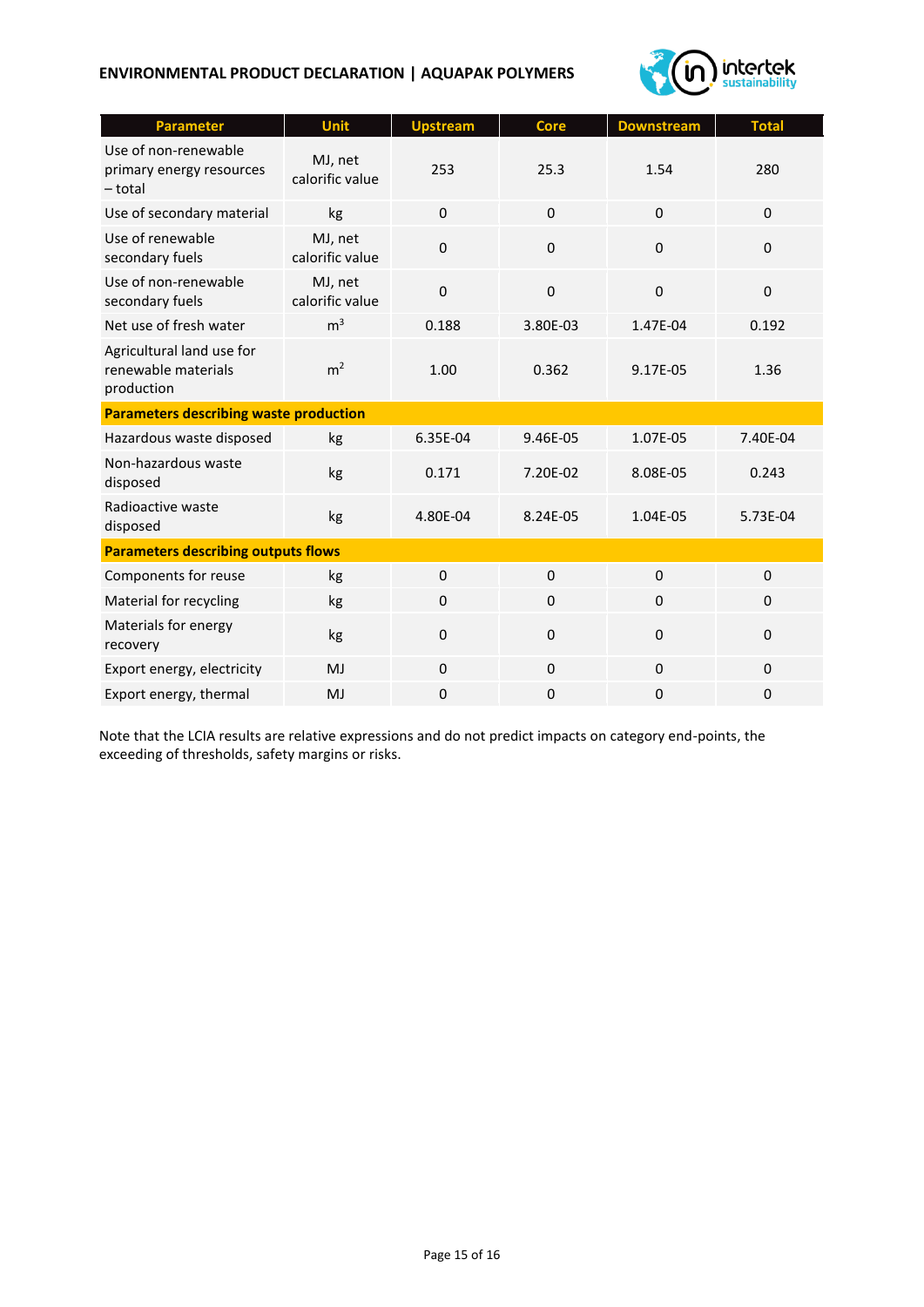

## **REFERENCES**

- Boulay et al (2017). The WULCA consensus characterization model for water scarcity footprint: assessing impacts of water consumption bases on available water remaining (AWARE). Water Use in LCA, 23
- Centrum voor Milieuwetenschappen Leiden (CML) (2012). CML-IA baseline v4.1 / EU25 characterisation factors. CML, Leiden.
- Ecoinvent (2017). Ecoinvent v3.4, Swiss Centre for Life Cycle Inventories. Available from [www.ecoinvent.ch](http://www.ecoinvent.ch/)
- EPD International (2010), PCR 2010:16 Plastic in Primary Forms version 3.01, [The](http://www.envirodec.com/) International EPD® System
- EPD International (2017), General Programme Instructions for the International EPD® System. Version 3.0, dated 2017-12-11. www.environdec.com
- Guo (2012). Life Cycle Assessment (LCA) of Light-Weight Eco-composites. Springer, Berlin
- Huijbregts, Steinmann, Elshout, Stam, Verones, Vieira, Zijp, Hollander, van Zelm. [ReCiPe2016: a](https://www.springerprofessional.de/en/recipe2016-a-harmonised-life-cycle-impact-assessment-method-at-m/11919942)  [harmonized life cycle impact assessment method at midpoint and endpoint level.](https://www.springerprofessional.de/en/recipe2016-a-harmonised-life-cycle-impact-assessment-method-at-m/11919942) International Journal of LCA, DOI 10.1007/s11367-016-1246-y.
- ISO (2000), ISO 14020:2000, Environmental labels and declarations General principles
- ISO (2004), ISO 8601:2004 Data elements and interchange formats Information interchange Representation of dates and times
- ISO (2006a), ISO 14025:2006, Environmental labels and declarations Type III environmental declarations – Principles and procedures
- ISO (2006b), ISO 14040:2006, Environmental management Life cycle assessment Principles and framework ISO (2006c)
- ISO 14044: 2006, Environmental management Life cycle assessment Requirements and guidelines ISO (2013)
- ISO/TS 14067:2013, Greenhouse gases Carbon footprint of products Requirements and guidelines for quantification and communication
- ISO (2014), ISO 14046:2014, Environmental management Water footprint Principles, requirements and guidelines
- IPCC (2007). Working Group I Contribution to the IPCC Fourth Assessment Report Climate Change 2007: The Physical Science Basis, Summary for Policymakers. Intergovernmental Panel on Climate Change, Geneva
- IPCC (2006). 2006 IPCC Guidelines for National Greenhouse Gas Inventories, Volume 4: Agriculture, Forestry and Other Land Use. IPCC, Geneva
- JRC (2011). ILCD Handbook: recommendations for life cycle impact assessment in the European context. European Commission Joint Research Centre Institute for Environment and Sustainability. [http://eplca.jrc.ec.europa.eu/?page\\_id=86](http://eplca.jrc.ec.europa.eu/?page_id=86)
- Pre Consultants (2019). SimaPro v8.5. Pre Consultant, Amersfoort
- Weidema B P, Bauer C, Hischier R, Mutel C, Nemecek T, Reinhard J, Vandenbo C O, Wernet G (2013). Overview and methodology: data quality guideline for the ecoinvent database version 3 (final). Swiss Centre for Life Cycle Inventories: St Gallen